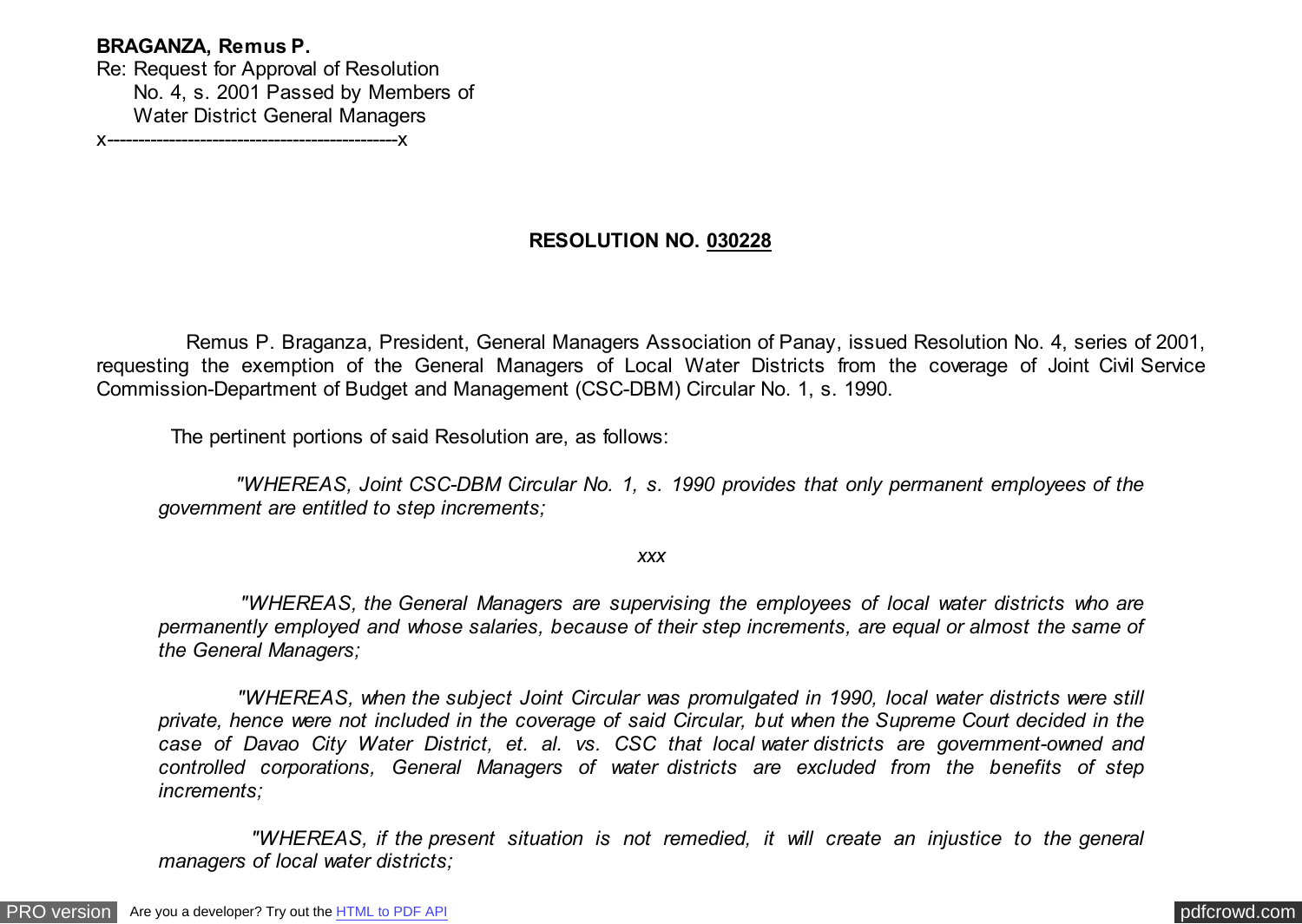*"NOW THEREFORE, on motion of GM Bibanco of Jordan Water district duly seconded by GM Adeo Luntao of Dingle-Pototan Water District, the Association resolves as it is hereby resolved to request the Civil Service Commission and the Department of Budget and Management to exempt the General Managers of local water districts from the coverage of CSC-DBM Joint Circular No. 1, series of 1990."*

When requested to comment, DBM Undersecretary Cynthia G. Castel avers, as follows:

 *"Under Joint CSC-DBM Circular No. 1, series of 1990, as amended by Joint CSC-DBM Circular No. 2, series of 1991, all employees of government, appointed on permanent status in both career and non-career service, are entitled to one salary step increment for every three (3) years of satisfactory service in a particular position.*

 *"Strictly adhering to the provisions of the Joint Circular, GMs of LWDs would not be entitled to step increment as their appointments are on a temporary status.*

 *"Under Presidential Decree 198, as amended by PD 768, the GM of LWDs shall be appointed by a majority vote of the Board of Directors, and shall serve at the pleasure of the board. It is the indeterminate tenure that is the prime reason for the provisional appointments of GMs. The GMs are however occupying permanent items in the approved staffing for LWDS.*

 *"It is thus our position that the GMs of LWDs are entitled to salary step increments due to length of service reckoning from the date they were appointed as such by the Board of Directors of the LWD concerned."*

 **Section 1 of the Joint CSC-DBM Circular No. 2, s. 1991 dated July 5, 1991, which amended Section 1, Rule I of the Joint CSC-DBM Circular No. 1, s. 1990** reads, as follows:

 *"Section 1. These rules and regulations shall apply to all officials and employees in the national and local governments, including those in government-owned and controlled corporations with original charters, state universities and colleges, judiciary and legislature, who are appointed on a permanent status in the career and non-career service."*

 Interpreting the above-quoted provision, the Commission in **CSC Resolution No. 00-2837 dated December 22, 2000 re: TADIAR, Alfredo F.** held, as follows: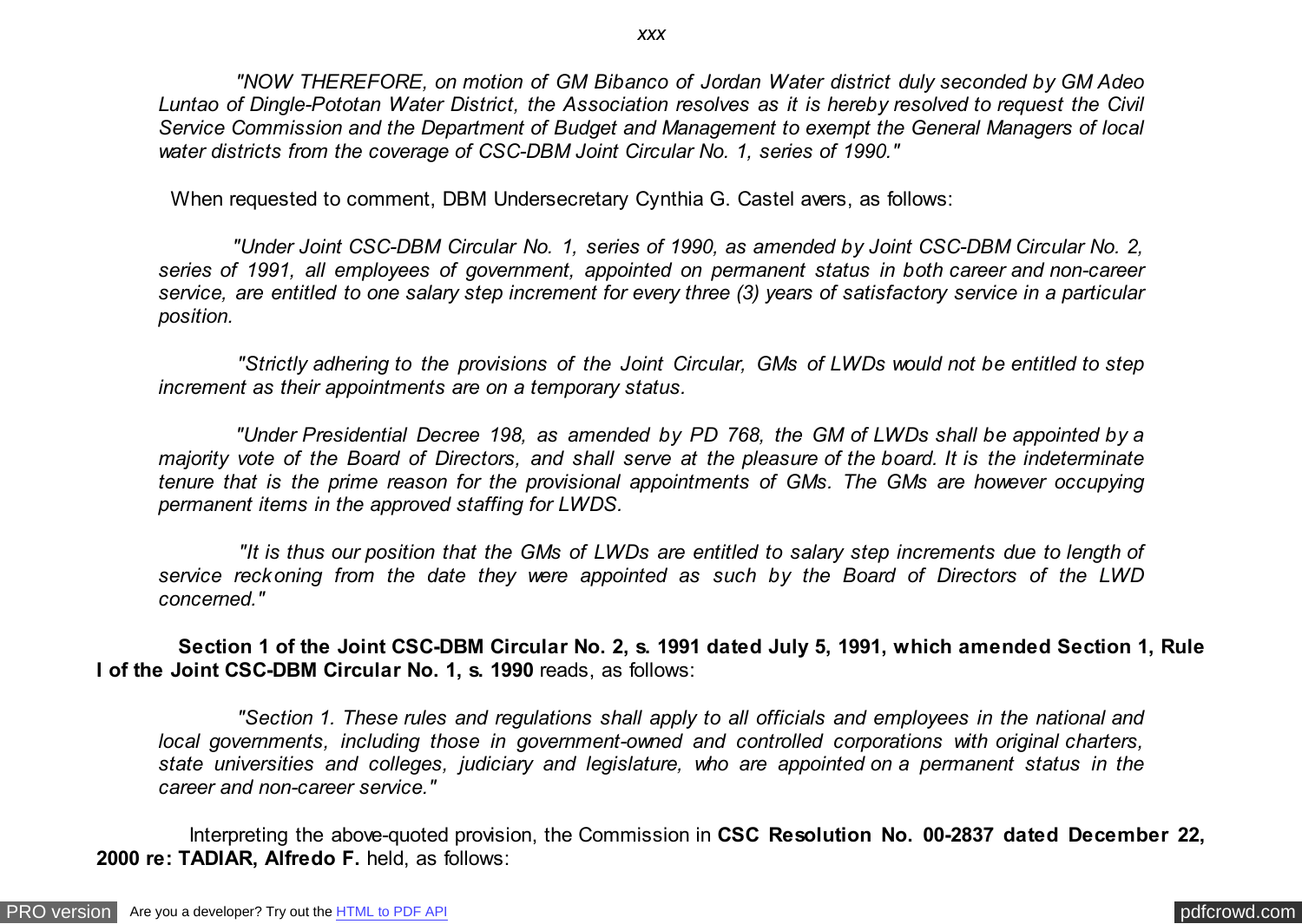*"A reading of the aforequoted provision reveals that the grant of step increment is no longer exclusively enjoyed by those government officials and employees who are appointed under permanent status in the career service. The said privilege has been extended to those appointed in the non-career service under the said amendatory circular."*

Also, **Section (b) Rule II and Section 2, Rule III of Joint CSC-DBM Circular No. 1, s. 1990** provide, as follows:

 *"Rule II. Section II. Selection Criteria*

 *'Section 1. Step Increments shall be granted to all deserving officials and employees x x x*

 *'(b) Length of Service - For those who have rendered continuous satisfactory service in a particular position for at least three (3) years.*

 *"Rule III. Step Increments*

*x x x*

 *'Section 2. Length of Service. A one (1) step increment shall be granted officials and employees for every three (3) years of continuous satisfactory service in the position. Years of service in the position shall include the following:*

 *'(a) Those rendered before the position was reclassified to a position title with a lower or the same salary grade allocation; and*

 *'(b) Those rendered before the incumbent was transferred to another position within the same agency or to another agency without a change in position title and salary grade allocation."*

 Based on the aforequoted provisions, the requirements for the grant of step-increment on the basis of length of service is that an employee must have rendered at least three (3) years of continuous and satisfactory service in the position to which he/she is an incumbent. Since said privilege is extended to those in the non-career service and DBM believes that General Managers of Local Water Districts who are considered non-career officials are entitled to the grant of step increment, provided they must have rendered three (3) years of continuous satisfactory service in a given position occupied as of the effectivity date of the Joint CSC-DBM Circular No. 2, s. 1991, i.e. July 5, 1991, this Commission will not interpose any objection to the instant request.

 **WHEREFORE,** the request of Remus P. Braganza is hereby **GRANTED**. Accordingly, General Managers of Local